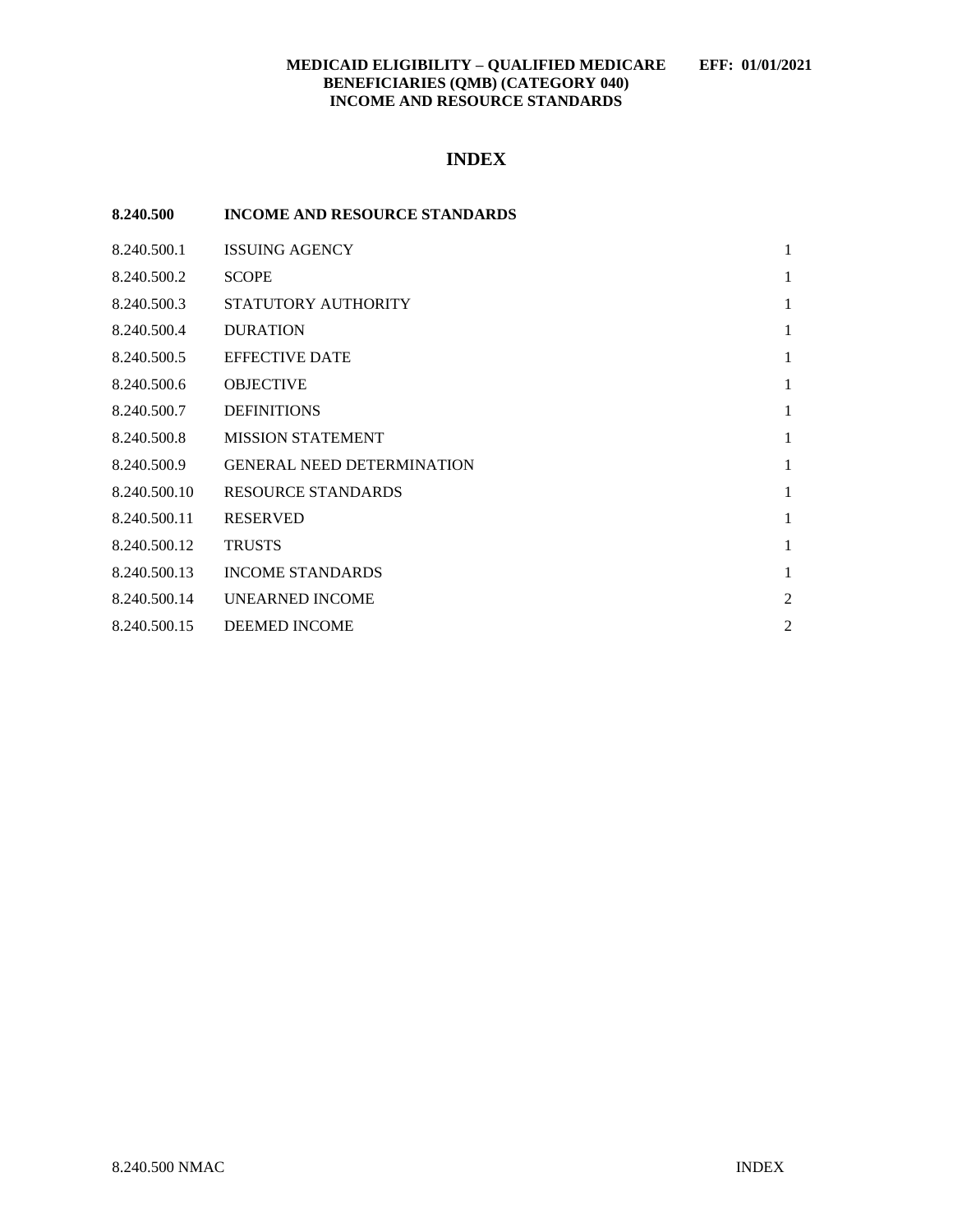**TITLE 8 SOCIAL SERVICES**

# **CHAPTER 240 MEDICAID ELIGIBILITY - QUALIFIED MEDICARE BENEFICIARIES (QMB) (CATEGORY 040)**

## **PART 500 INCOME AND RESOURCE STANDARDS**

<span id="page-1-0"></span>**8.240.500.1 ISSUING AGENCY:** New Mexico Human Services Department. [2/1/1995; 8.240.500.1 NMAC - Rn, 8 NMAC 4.QMB.000.1, 7/15/2010]

<span id="page-1-1"></span>**8.240.500.2 SCOPE:** The rule applies to the general public.

[2/1/1995; 8.240.500.2 NMAC - Rn, 8 NMAC 4.QMB.000.2, 7/15/2010]

<span id="page-1-2"></span>**8.240.500.3 STATUTORY AUTHORITY:** The New Mexico medicaid program is administered pursuant to regulations promulgated by the federal department of health and human services under Title XIX of the Social Security Act, as amended and by the state human services department pursuant to state statute. See Section 27-2-12 et seq. NMSA 1978 (Repl. Pamp. 1991).

[2/1/1995; 8.240.500.3 NMAC - Rn, 8 NMAC 4.QMB.000.3, 7/15/2010]

<span id="page-1-3"></span>**8.240.500.4 DURATION:** Permanent.

[2/1/1995; 8.240.500.4 NMAC - Rn, 8 NMAC 4.QMB.000.4, 7/15/2010]

<span id="page-1-4"></span>**8.240.500.5 EFFECTIVE DATE:** February 1, 1995, unless a later date is cited at the end of the section. [2/1/1995; 8.240.500.5 NMAC - Rn, 8 NMAC 4.QMB.000.5 & A, 7/15/2010]

<span id="page-1-5"></span>**8.240.500.6 OBJECTIVE:** The objective of this rule is to provide eligibility policy and procedures for the medicaid program.

[2/1/1995; 8.240.500.6 NMAC - Rn, 8 NMAC 4.QMB.000.6 & A, 7/15/2010]

## <span id="page-1-6"></span>**8.240.500.7 DEFINITIONS:** [**RESERVED**]

<span id="page-1-7"></span>**8.240.500.8 MISSION STATEMENT:** To transform lives. Working with our partners, we design and deliver innovative, high quality health and human services that improve the security and promote independence for New Mexicans in their communities.

[8.240.500.8 NMAC - N, 1/1/2021]

<span id="page-1-8"></span>**8.240.500.9 GENERAL NEED DETERMINATION:** Applicants for, or recipients of, the qualified medicare beneficiaries (QMB) program must apply for and take all necessary steps to obtain any income to which they may be entitled. A victim of crime is not required to accept victim compensation payments from a state-administered fund established to aid crime victims as a condition of eligibility.

[2/1/1995; 9/15/1995; 8.240.500.9 NMAC - Rn, 8 NMAC 4.QMB.500 & A, 7/15/2010; A, 1/1/2021]

<span id="page-1-9"></span>**8.240.500.10 RESOURCE STANDARDS:** There are no resource standards for this category of eligibility. [2/1/1995; 9/15/1995; 8.240.500.10 NMAC - Rn, 8 NMAC 4.QMB.510 & A, 7/15/2010; A, 1/1/2021]

<span id="page-1-10"></span>**8.240.500.11** [**RESERVED**]

[2/1/1995; 9/15/1995; 8.240.500.11 NMAC - Rn, 8 NMAC 4.QMB.515, 7/15/2010; Rp, 1/1/2021]

<span id="page-1-11"></span>**8.240.500.12 TRUSTS:** See Section 8.281.510 NMAC and following subsections. [2/1/1995; 9/15/1995; 8.240.500.12 NMAC - Rn, 8 NMAC 4.QMB.520 & A, 7/15/2010; 8.240.500.12 NMAC - N, 10/1/2012]

<span id="page-1-12"></span>**8.240.500.13 INCOME STANDARDS:** The income ceiling for QMB eligibility is one hundred percent of the federal income poverty guidelines. These guidelines are updated annually effective April 1st. See Section 8.200.520 NMAC, *Income Standards*. If the applicant is a minor child, income must be deemed from the parent(s). Income must be verified and documented in the case record.

[2/1/1995; 9/15/1995; 8.240.500.13 NMAC - Rn, 8 NMAC 4.QMB.522 & A, 7/15/2010; 8.240.500.13 NMAC - Rn, 8.240.500.12 NMAC, 10/1/2012; A, 1/1/2021]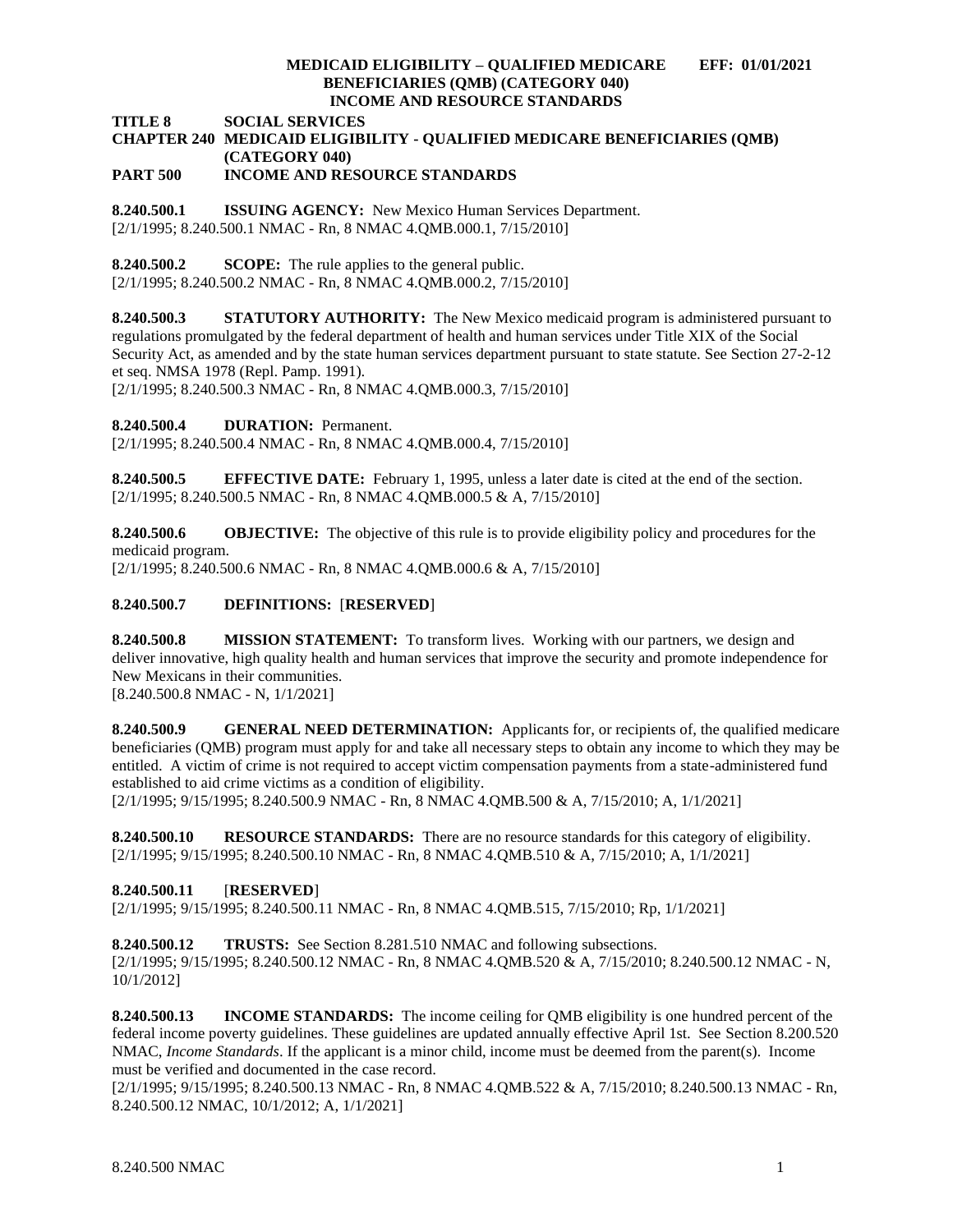### <span id="page-2-0"></span>**8.240.500.14 UNEARNED INCOME:**

**A. Unearned income exclusions:** All social security and railroad retirement beneficiaries receive cost of living adjustments (COLAs) in January of each year. The ISD caseworker must disregard the COLA from January through March when (re)determining QMB eligibility. For redeterminations made in January, February and March and for new QMB applications registered in January, February or March, the ISD caseworker uses the December social security and railroad retirement benefit amounts. For QMB applications registered from April through December, total gross income including the new COLA figures are used to determine income and compared to the new April federal poverty levels. This exclusion does not apply to other types of income.

**B. Evaluation of applicant/recipient's income:** The ISD caseworker determines the amount of income available to the applicant/recipient using only the applicant/recipient's own income. A standard \$20 disregard is allowed in accordance with Section 8.215.500.22 NMAC. The federal poverty level standard disregard is only given if the applicant/recipient lives with an ineligible spouse. See Section 8.240.500.15 NMAC for deemed income.

[2/1/1995; 9/15/1995; 8.240.500.14 NMAC - Rn, 8 NMAC 4.QMB.523 & A, 7/15/2010; 8.240.500.14 NMAC - Rn, 8.240.500.13 NMAC, 10/1/2012; A, 3/1/2018]

### <span id="page-2-1"></span>**8.240.500.15 DEEMED INCOME:**

**A. Minor applicant/recipient living with parent(s):** If the applicant/recipient is a minor who lives with a parent(s), deemed income from the parent(s) must be considered in accordance with Section 8.215.500.21 NMAC, *deemed income*, and applicable subsections.

**B. Applicant/recipient living with an ineligible spouse:** If an applicant/recipient is living in the same household with an ineligible spouse, the income of the applicant/recipient and the income of the ineligible spouse must be considered in accordance with the following paragraphs.

**(1)** Evaluation of applicant/recipient's Income: The ISD caseworker determines the amount of income available to the applicant/recipient using only the applicant/recipient's own income. Allow the standard \$20 disregard in accordance with instructions in Subsection B of Section 8.215.500.22 NMAC of the medical assistance division policy manual. If the applicant/recipient has earned income, allow the earned income disregard as specified in Subsection C of Section 8.215.500.22 NMAC. From the combined total of the applicant/recipient's remaining earned and unearned income, subtract up to the difference between one hundred percent of the federal income poverty level for two persons and one hundred percent of the federal income poverty level for one person. This is referred to as the FPL disregard. Compare the remaining countable income of the applicant/recipient to the individual income standard for the QMB program. If the applicant/recipient's remaining countable income is greater than the individual standard, s/he is ineligible for the QMB program. If the applicant/recipient's remaining countable income is less than the individual income standard, proceed to the following section.

**(2)** Evaluation of the ineligible spouse's gross income: The ISD caseworker determines the total gross earned and unearned income of the ineligible spouse. From this combined amount, subtract a living allowance for any ineligible minor dependent child(ren) of either member of the couple who live(s) in the home. The deductible amount of the ineligible child(ren)'s living allowance cannot exceed the ineligible spouse's total gross income. The amount of the living allowance for an ineligible child is determined by subtracting the child's gross income from the figure which represents the difference between one hundred percent of the federal income poverty level for two persons and one hundred percent of the federal income poverty level for one person. A "child" must be under 18 years of age or under 21 years of age if a full-time student at an institution of learning.

**(3)** Determination of countable income for eligibility purposes: The ISD caseworker adds the gross unearned income of the applicant/recipient (without applying any disregards) to the gross unearned income of the ineligible spouse. The ISD caseworker then adds the total gross earned income of the applicant/recipient to the total gross earned income of the ineligible spouse. From the combined total gross earnings of the couple, the ISD caseworker subtracts one earned income disregard (the first \$65 of the total earnings plus 1/2 of the remainder). The resulting figure is the total combined countable earnings of the couple. Add the couple's total combined countable earned income to their total gross unearned income. From this figure subtract the standard twenty dollars (\$20) disregard determined in accordance with Subsection B of Section 8.215.500.22 NMAC. Next, subtract the amount of the FPL disregard which the applicant/recipient was allowed. Finally, subtract the amount of the ineligible child(ren)'s living allowance which was calculated in Paragraph (2) of Subsection B of Section 8.240.500.14 NMAC. The resulting figure is the countable income of the couple. Compare it to the couple standard for QMB. If the countable income of the couple exceeds the couple standard, the applicant/recipient is ineligible for the QMB